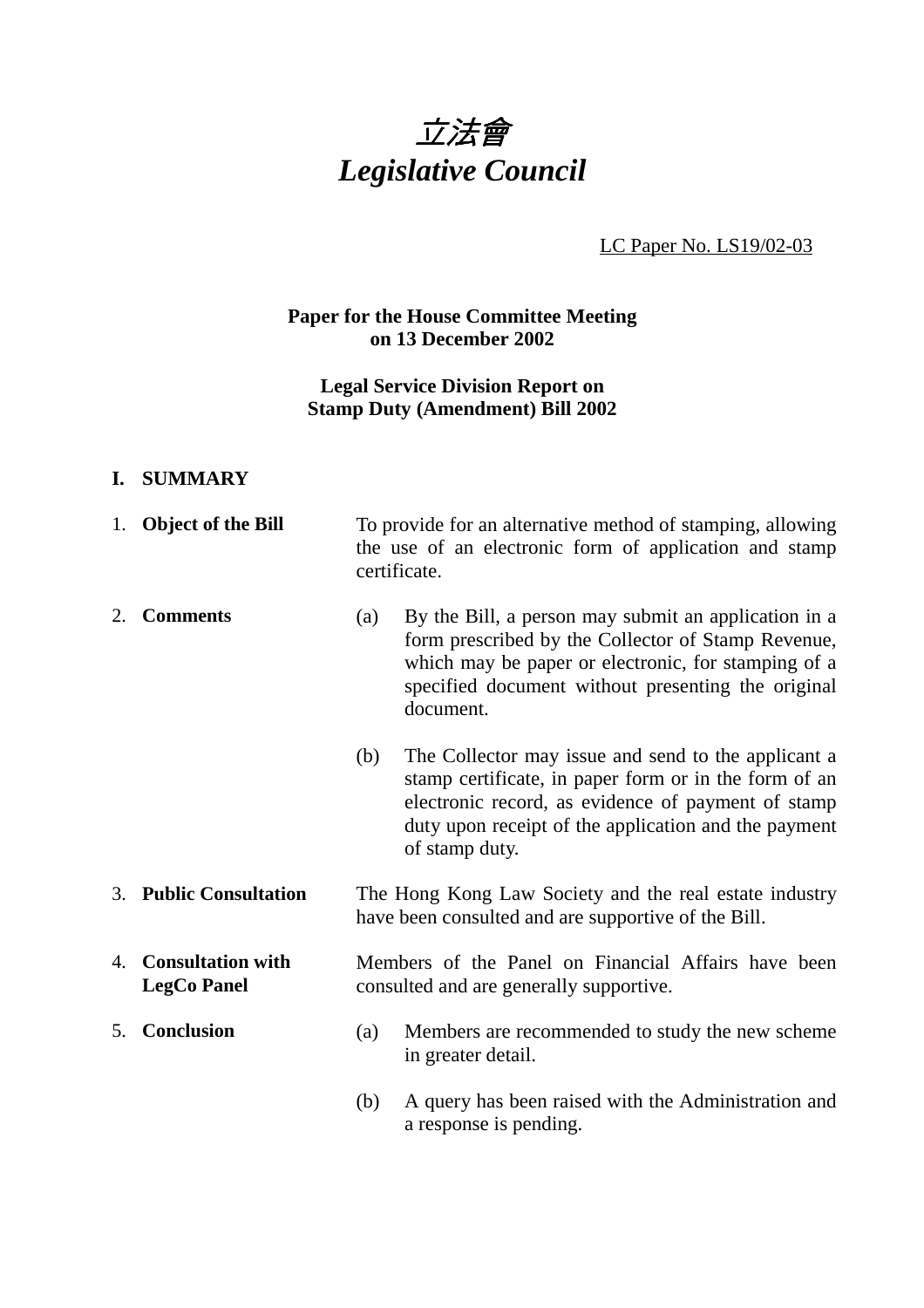# **II. REPORT**

### **Object of the Bill**

To provide for an alternative method of stamping under which-

- (a) an application may be made in paper or electronic form for stamping of a specified document without presenting the original instrument; and
- (b) a stamp certificate, in paper form or in the form of an electronic record, may be issued as evidence of payment of stamp duty.

## **LegCo Brief Reference**

2. Members may refer to the LegCo Brief issued by the Financial Services and the Treasury Bureau on 29 November 2002 (File Ref: FIN 4/2306/00) for background information.

#### **Date of First Reading**

3. 11 December 2002.

#### **Comments**

4. Under the Stamp Duty Ordinance (Cap 117), the original instrument chargeable with stamp duty has to be presented to the Collector of Stamp Revenue ("the Collector") for stamping. The Collector shall stamp the instrument or cause it to be stamped upon payment of the requisite stamp duty.

5. The Bill provides for an alternative method of stamping under which a person may submit an application in a form prescribed by the Collector, which may be paper or electronic, for stamping of a specified document without presenting the original document. The Collector may issue and send to the applicant a stamp certificate ("the certificate"), in paper form or in the form of an electronic record, as evidence of payment of stamp duty upon receipt of the application and the payment of stamp duty.

6. The Bill empowers the Collector to require the production of the original instrument or evidence showing the liability of the instrument and the amount of stamp duty chargeable on the instrument at any time after the application and to refuse to issue a certificate or cancel an issued certificate under prescribed circumstances.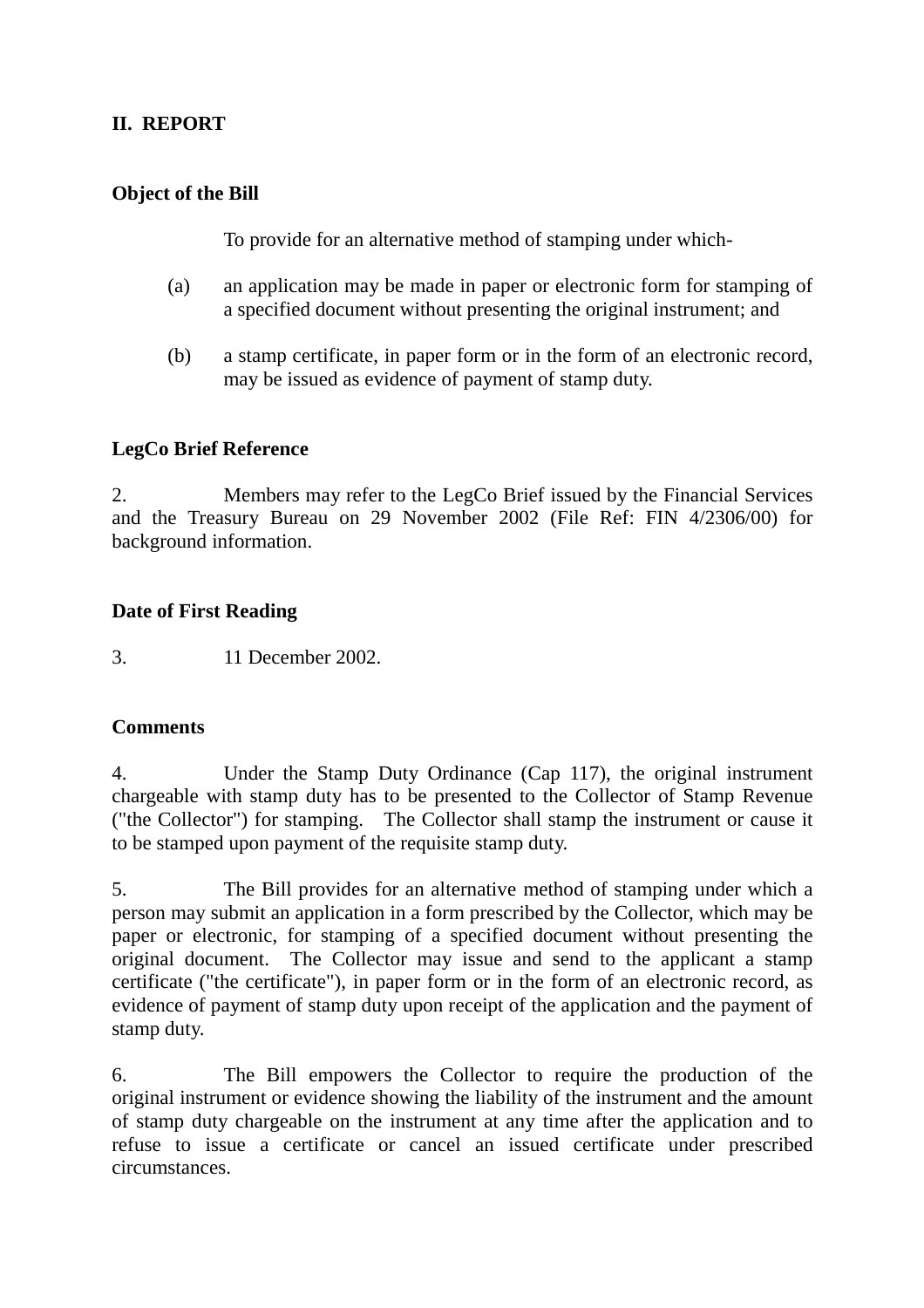7. The instruments to be covered by the Bill shall be specified by the Collector by notice (subsidiary legislation) published in the Gazette, which may be by reference to a class or description of instruments.

8. The target implementation date for the Bill is mid-2004.

#### **Public consultation**

9. According to the LegCo Brief, the Hong Kong Law Society and the real estate industry have been consulted and are supportive of the Bill. The Hong Kong Law Society has raised concern on the difficulty of checking the authenticity of the certificate. The Inland Revenue Department will study the possibility of providing a verification service for people to ascertain the authenticity of the certificate in case of doubt.

#### **Consultation with LegCo Panel**

10. At the meeting of the Panel on Financial Affairs held on 19 July 2002, issues such as an earlier implementation date and the false information in an application were discussed. Members were generally in support of the proposal.

#### **Conclusion**

11. Although the move towards the wider use of electronic transactions in the government is relatively uncontroversial, Members may wish to study the Bill in greater detail for a better assessment of how the new scheme will work.

12. A query on the impact on subsequent transactions in the event of a cancellation of a certificate under the scheme has been raised with the Administration (please see the letter attached).

Encl

Prepared by

LAI Shun-wo, Monna Assistant Legal Adviser Legislative Council Secretariat 10 December 2002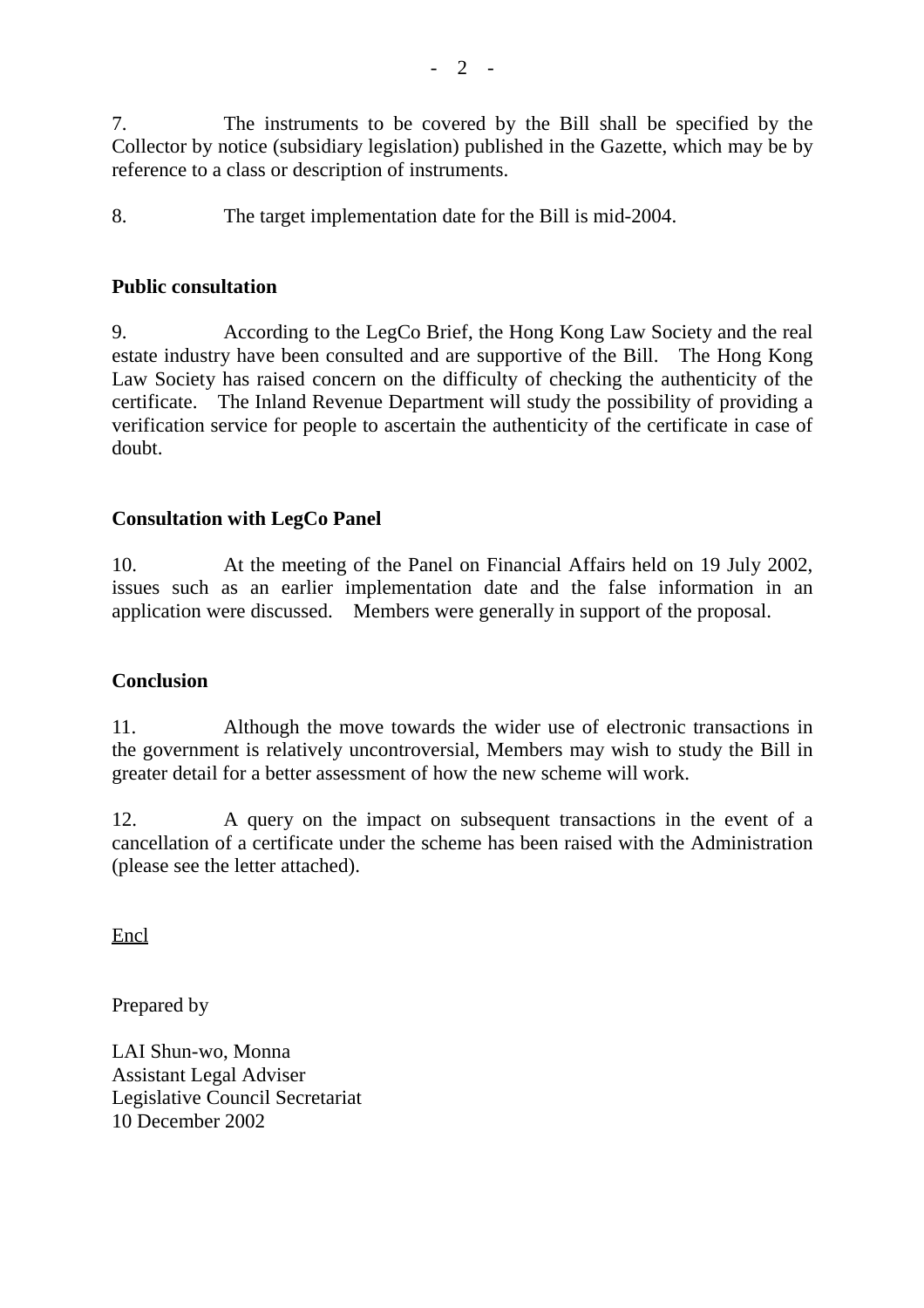LS/B/6/02-03 2869 9370 2877 5029

Secretary for Financial Services By Fax (2868 5279) and By Post and the Treasury Financial Services and the Treasury Bureau 9 December 2002 (Attn: Mr Ivanhoe CHANG AS  $(Tsy)(R)2$ 5/F, East Wing CGO, Lower Albert Road Central Hong Kong

Dear Mr CHANG

#### **Stamp Duty (Amendment) Bill 2002**

We are scrutinizing the legal and drafting aspects of the Bill and would be grateful for your clarification of the following points-

We note that the Bill provides for an alternative method of stamping an instrument to be specified by the Collector of Stamp Revenue ("the Collector") i.e. a stamp certificate may be issued by the Collector upon an application made in accordance with the new Part IIA.

The new section 18I(1) provides that the Collector may, **at any time after an application for stamping an instrument is made,** require for presentation to the Collector for inspection for the purposes of this Ordinance-

- (i) the instrument; or
- (ii) such evidence as the Collector may deem necessary in order to show to his satisfaction whether all the facts and circumstances affecting the liability of the instrument to stamp duty, or the amount of stamp duty chargeable on the instrument, are fully and truly set forth in the instrument.

The new section  $18I(2)(b)$  provides that where a stamp certificate has been issued, the Collector shall cancel the stamp certificate if there is a failure to comply with section 18I(1).